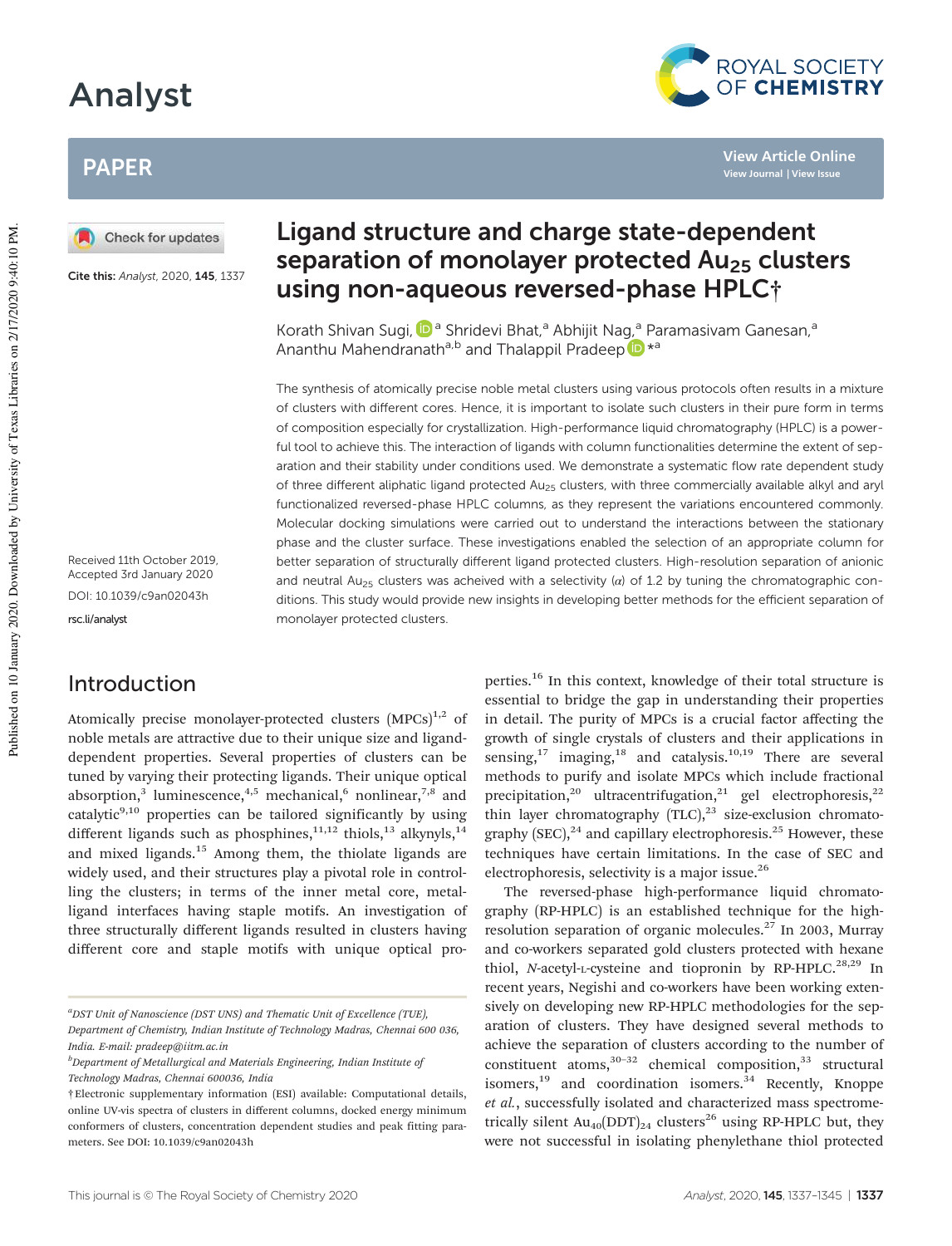clusters. Important issues in HPLC based separation of clusters are their solubility and stability, which are predominantly controlled by the protecting ligands. Due to enhanced stability the separation of  $Au_{24}Pd$  clusters has been studied extensively.<sup>19,34</sup> Irreversible adsorption of the clusters to column due to the high surface area of the stationary phase can complicate cluster separation.<sup>35</sup> This issue can limit the use of different types of columns for cluster separation. Moreover, the use of buffer solution in the mobile phase can result complications in preparing the mobile phase and shorten the lifetime of the chromatographic columns.<sup>35</sup> However, to achieve higher resolution and better separation, a deeper understanding of the interactions between the stationary phase and the cluster surface is required.

In this work, we have performed a flow rate dependent elution study of three different and commonly used ligand protected  $Au_{25}$  clusters, over three standard RP-HPLC columns. We have chosen Au<sub>25</sub> clusters as model system for our experiments due to their exceptional stability and robustness towards different ligands. The alkyl functionalized  $C_{18}$ ,  $C_{8}$ , and aryl functionalized phenylhexyl RP-HPLC columns were used. We have also performed molecular docking simulations to understand the noncovalent interactions between the cluster surface and the stationary phase. This study reveals deep insights into the interaction of cluster surfaces having different polarities with alkyl and aryl stationary phases. It also provides helpful information in choosing appropriate columns for the separation of clusters protected with structurally different ligands. We have successfully separated the anionic and neutral  $Au_{25}$  clusters from the mixture by optimising the chromatographic parameters.

#### Experimental

#### Chemicals

Chloroauric acid trihydrate  $(HAuCl<sub>4</sub>·3H<sub>2</sub>O)$ , dodecanethiol (DDT), octanethiol (OT), phenylethanethiol (PET), tetraoctylammonium bromide (TOAB), and sodium borohydride (NaBH4) were purchased from Sigma Aldrich. The solvents such as tetrahydrofuran (THF), dichloromethane (DCM), and methanol (MeOH) were purchased from Merck and were of HPLC grade. All the chemicals were used as such without any further purification.

#### Synthesis of  $\text{[Au}_{25}\text{(SR)}_{18}\text{]}^-$  clusters

The  $Au_{25}(DDT)_{18}$ ,  $Au_{25}(OT)_{18}$ , and  $Au_{25}(PET)_{18}$  clusters were synthesized according to reported methods.<sup>36</sup> Briefly, 2 mL of 50 mM HAuCl<sub>4</sub>·3H<sub>2</sub>O in THF was diluted to 7.5 mL using THF. To this, about 65 mg of TOAB was added and stirred for 30 min at room temperature. A yellow to deep red color change was observed. About 0.5 mmol of thiol was added to this solution. The deep red color slowly turned to yellow and eventually became colorless after about 45 min. After 2 h, 2.5 mL of icecold aqueous  $N$ aBH<sub>4</sub> (0.2 M) was added. The solution turned black immediately and the reaction was continued for 6 h. The

obtained crude cluster solution was evaporated and washed with MeOH repeatedly. After MeOH wash they are extracted in acetone. The acetone fraction was vacuum-dried, and the pure nanocluster was extracted in DCM.

#### Conversion of  $\text{[Au}_{25}\text{(SR)}_{18}\text{]}^-$  clusters to  $\text{[Au}_{25}\text{(SR)}_{18}\text{]}^0$

The purified cluster solution in DCM was kept under  $O<sub>2</sub>$ environment for 1 h. The oxygen environment was created by an  $O_2$ -filled balloon.<sup>37</sup> The oxidation of the clusters was confirmed by monitoring the UV-vis spectrum of the clusters.

#### Instrumentation

UV-Vis spectroscopy. UV-vis spectra of cluster samples were recorded using a Perkin Elmer Lambda 365 instrument in the range of 200–1100 nm.

MALDI MS measurements. Matrix-assisted laser desorption ionization mass spectrometry (MALDI MS) studies were conducted using an Applied Biosystems Voyager-DE PRO Biospectrometry Workstation. For MALDI MS measurements we have used *trans*-2-[3-(4-tertbutylphenyl)-2-methyl-2-propenylidene] malononitrile (DCTB, >98%) as matrix. Appropriate volumes of the sample and DCTB in DCM were mixed thorougly, and spotted on the sample plate and allowed to dry at ambient conditions. All the measurements were carried out at the threshold laser fluence in order to minimize fragmentation.

HPLC experiments. HPLC experiments were conducted on a Shimadzu instrument consisting of a CBM-20A controller, DGU-20AR online degasser, LC20AD pump, SIL-20A autosampler, CTO-20A column oven, and SPD-M20A photodiode array (PDA) detector. The stainless-steel columns packed with 5-μm C<sub>18</sub> bonded silica, (250 × 4.6 mm i.d.) C<sub>8</sub> bonded silica, (250  $\times$  4.6 mm i.d.) and phenylhexyl bonded silica (150  $\times$ 4.6 mm i.d.) with a 120 Å pore size (Enable) were used for above experiments. The column temperature was maintained at 28 °C. The absorbance chromatogram was monitored by the photodiode array (PDA) and extracted at 400 nm. The UV-vis spectrum of the eluted peaks was collected over 190–800 nm by the PDA detector. Each sample was dissolved in DCM, *i.e.*, 1.0 mg of the neutral cluster in 1.0 mL of DCM. Then, 30 μL of the sample was injected into the instrument with a mobile phase of 100% MeOH at flow rate varying from 0.5 mL  $min^{-1}$ to 2.0 mL min−<sup>1</sup> . After sample injection, the amount of THF in the mobile phase was continuously increased using a gradient program [10] that increased the [THF]/[MeOH] ratio of the mobile phase from 0% to 100%. The experiments were performed with  $Au_{25}(DDT)_{18}$ ,  $Au_{25}(OT)_{18}$  and  $Au_{25}(PET)_{18}$  clusters.

#### Results and discussion

Reversed-phase HPLC is emerging as a widely used technique for the separation of gold clusters. Generally, atomically precise clusters are separated in RP-HPLC by non-aqueous solvents due to their insolubility in aqueous solvents. However, the interaction of the column functionalities with protecting ligands of the clusters, and its effects on their separation and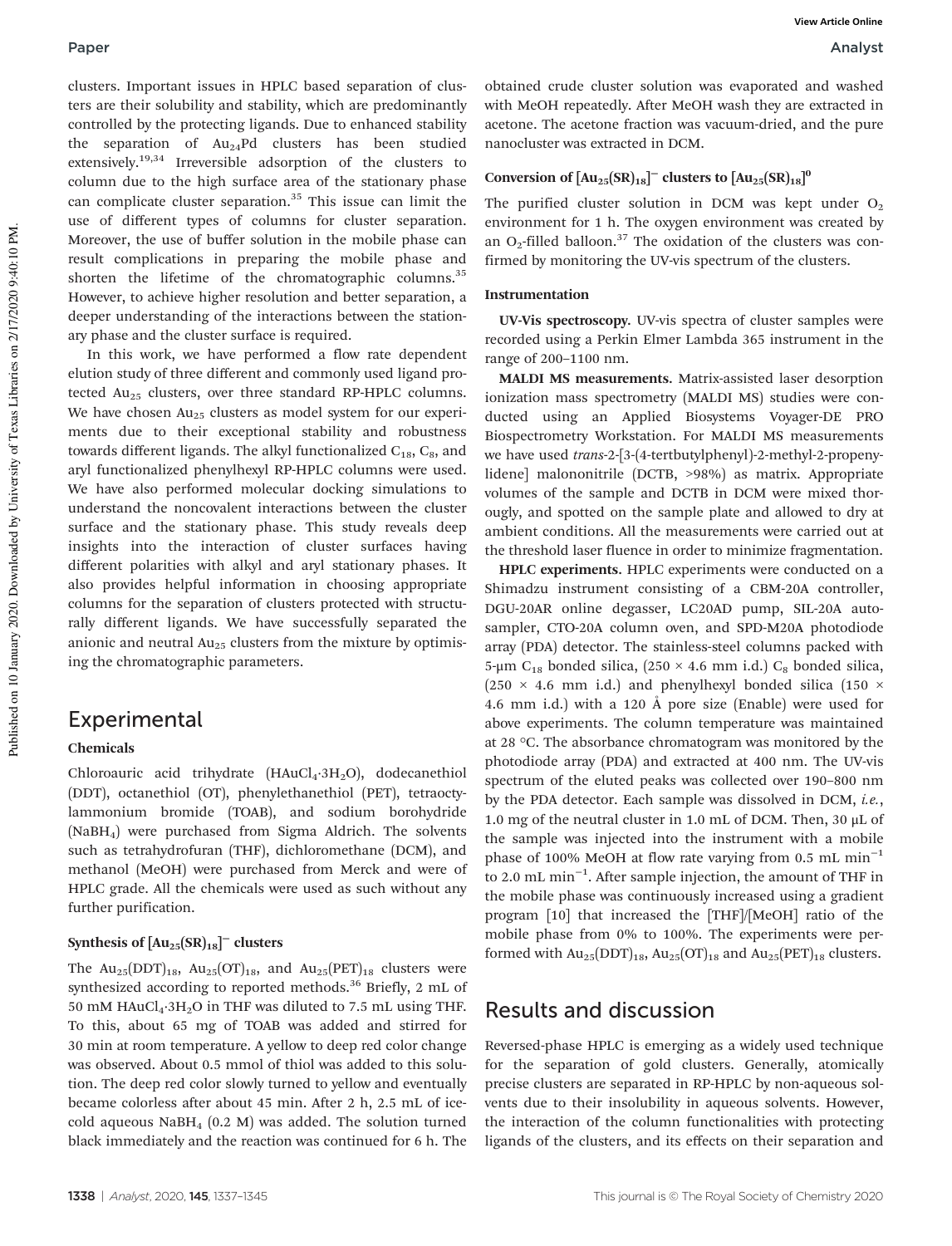#### Analyst Paper

stability within the column are not adequately known. To understand this aspect, we have investigated the separation of atomically precise gold clusters protected with dodecanethiol, octanethiol, and phenylethanethiol in analytical  $C_{18}$ ,  $C_8$ , and phenylhexyl columns (Fig. S1, ESI†). We will denote them as clusters I, II, and III, respectively in the following discussion. The synthesis of clusters I, II, and III are carried out according to the published procedures<sup>36</sup> and characterized by MALDI mass spectrometry (Fig. S2, ESI†) and UV-vis spectroscopy (Fig. 1a). We have used neutral clusters in our study as anions do not interact actively with the stationary phase.<sup>38</sup> The oxidation of clusters was carried out by keeping them in  $O<sub>2</sub>$ environment $37$  and the conversion was confirmed from the UV-vis spectrum (Fig. 1a). The neutral cluster solution was injected into the column in DCM and eluted with MeOH–THF as the mobile phase.<sup>19</sup> We have used a linear gradient  $[10]$ program as described in Fig. S3† to elute the clusters.<sup>19</sup> In our method, the separation was accomplished in two steps. First, upon injection, the clusters were adsorbed onto the stationary phase (the column) when MeOH was passed, thereby enhancing the interaction of the clusters with the stationary phase.

Next, the adsorbed clusters were eluted slowly from the stationary phase depending on their surface polarity. This was accomplished by gradually adjusting the mobile phase from pure MeOH to THF using a linear gradient [10] program. We have used the linear gradient [10] program as increasing the gradient time resulted in peak broadening. In this elution process, the injection solvent was eluted in the initial stage, $19$  whose effect was unlikely in the retention process of the clusters. The peaks in the chromatogram were analysed from the online UVvis spectrum recorded by the PDA detector. The strength of the interaction with the stationary phase is reflected in the retention time  $(t_R)$ . Scheme 1 shows the schematic representation of the separation process. We have varied the flow rate to understand its dependency on cluster separation. The flow rate was varied from  $0.5$  mL min<sup>-1</sup> to 2.0 mL min<sup>-1</sup>. We haven't used flow rate below 0.5 mL  $min^{-1}$  as our interest has been relatively faster isolation. The variation in flow rate can change the eluent volume in a linear gradient [10] program (Fig. S4, ESI†). Fig. 1a shows the UV-visible spectra of anionic and neutral cluster I. The oxidation of cluster I was evident from the increase in the intensity of the 400 nm peak and the dis-



Fig. 1 (a) The UV-vis spectra of anionic (green trace) and neutral (red trace) cluster I. Inset shows the DFT optimized structure of cluster I. (b) Chromatograms of cluster I over C<sub>18</sub> column, by varying the flow rate. The mobile phase used was MeOH-THF with a linear gradient [10] program. (c) Schematic representation of the strong hydrophobic interaction between the C<sub>18</sub> functionalized silica beads and the ligands of cluster I. Color labels: teal, Au; yellow, S; green, DDT ligands.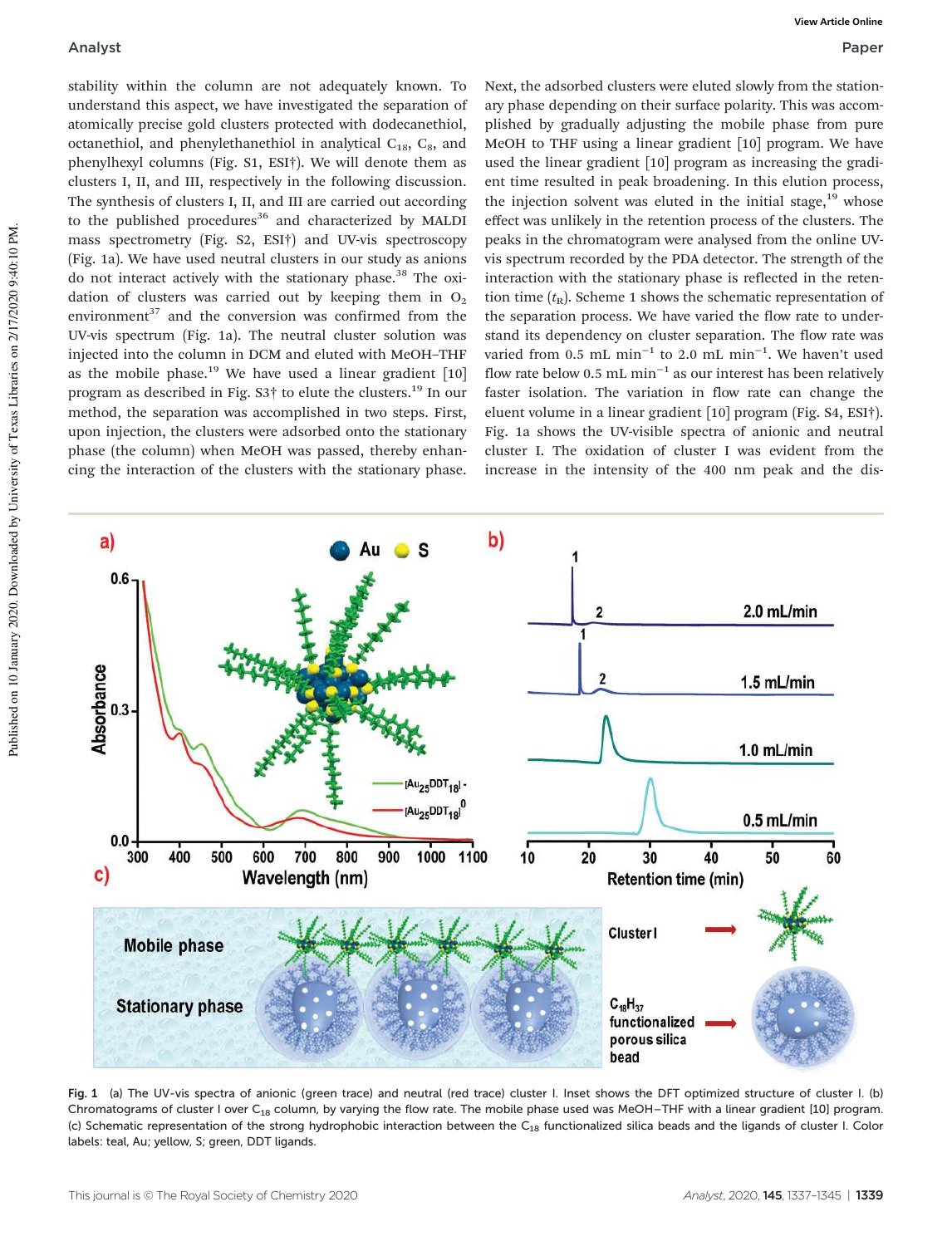

Scheme 1 Separation of Au<sub>25</sub> clusters in RP-HPLC column. Image a1 is the schematic representation of the separation of Au<sub>25</sub> clusters over an RP-HPLC column, based on their interaction with the stationary phase. Image a2 represents the oxidation of cluster III. Images a3 and a4 are the enlarged views of silica functionality and clusters. The b1 and b2 are the chromatogram and corresponding UV-vis spectra of the separated bands, respectively.

appearance of the hump at 800 nm. The chromatograms of neutral cluster I eluted at different flow rates are shown in Fig. 1b. The  $t<sub>R</sub>$  of cluster I at 0.5 mL min<sup>-1</sup> was 32.28 min. At this flow rate, significant peak broadening and tailing were observed. The characteristic features of  $Au_{25}$  clusters was observed in the corresponding online UV-vis spectrum (Fig. S5, ESI†). When flow rate is increased to 1.0 mL min−<sup>1</sup> , the peak broadening was reduced as compared to the previous case and the clusters were eluted well. At 1.5 mL  $min^{-1}$  flow rate, the chromatogram exhibited two peaks which are labelled as peak 1 and 2 (Fig. 1b). The  $t<sub>R</sub>$  of peak 1 and 2 are at 21.56 and 24.78 min, respectively. The online UV-vis spectrum of peak 2 doesn't show any features of clusters except a broad feature at 680 nm. This could be a decomposed fraction of cluster I which was strongly adsorbed on the column. Similar decomposition was observed in the case of 2.0 mL min−<sup>1</sup> flow rate. We hypothesize that the strong hydrophobic interaction between long alkyl chain of cluster I and  $C_{18}$  functionality of

the column (Fig. 1c) might resulted in the decomposition of a small fraction of the cluster. It also indicated that separation was better at an optimum flow rate *i.e.*,1.0 mL min−<sup>1</sup> . The peak 2 was observed only at higher flow rates which further confirmed that they were decomposed clusters rather than impurities and the peak purity index of peak 1 at 1.5 mL min<sup>-1</sup> flow rate was 0.96. We have further performed the flow rate dependent elution experiments of other two clusters, *i.e.*, II and III in  $C_{18}$  column by keeping all conditions the same. In the case of cluster II, we have observed two peaks up to 1.5 mL  $min^{-1}$  flow rate (Fig. 2). The online UV-vis spectra of peak 2 didn't show any characteristic features of the cluster (Fig. S6, ESI†), and this peak was not observed at 2.0 mL min−<sup>1</sup> flow rate. This indicates that peak 2 may be due to minor impurities<sup>39</sup> present in the cluster as this peak was observed only at lower flow rates. At 2.0 mL min−<sup>1</sup> flow rate, the elution was very fast and the impurities might be co-eluted along with the clusters which was evident from the reduction in peak purity index to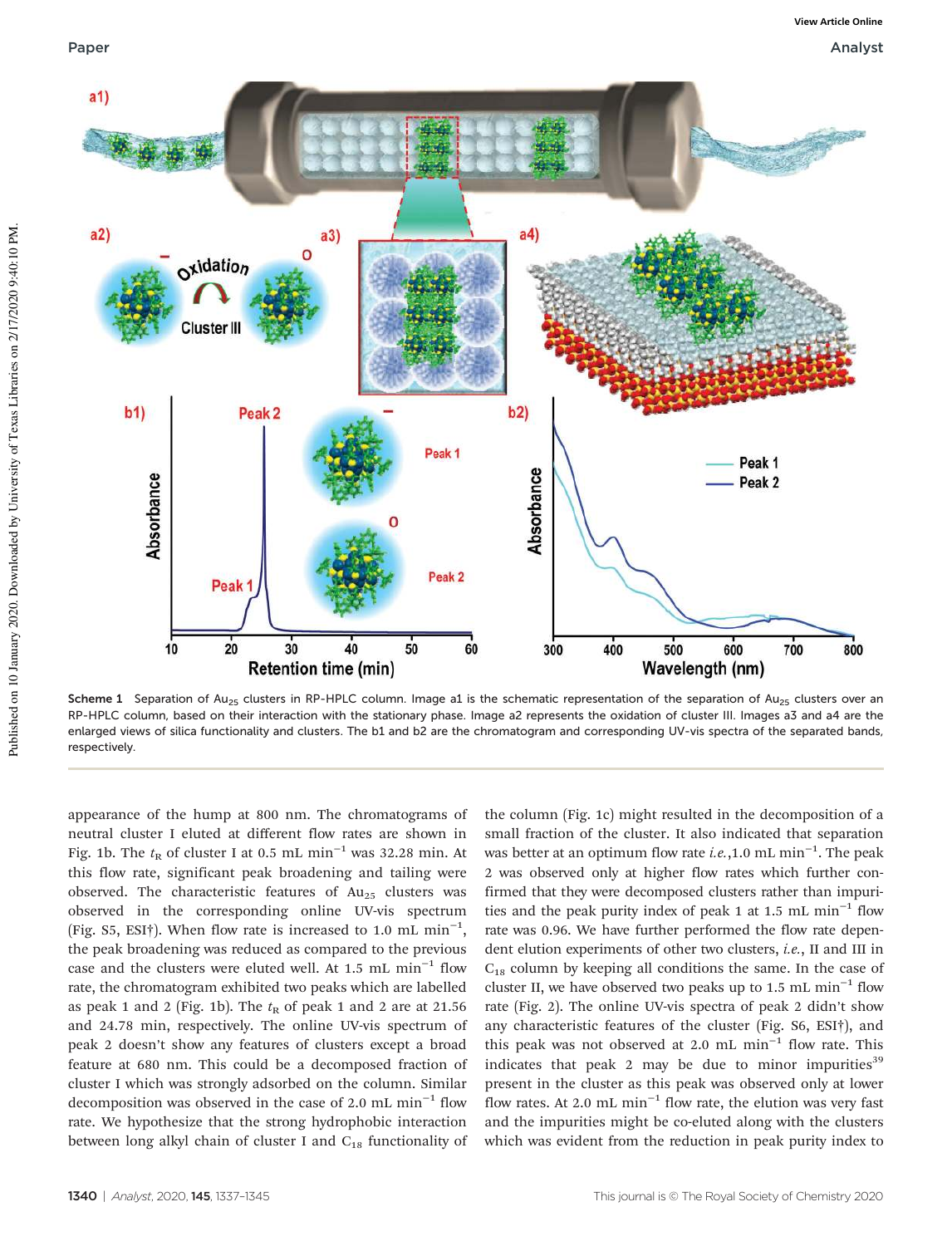



Fig. 2 (a) The UV-vis spectra of anionic (green trace) and neutral (red trace) cluster II. The inset shows the DFT optimized structure of cluster II. (b) Chromatograms of cluster II over  $C_{18}$  column by varying the flow rate. Color labels: teal, Au; yellow, S; green, OT ligands.

Fig. 3 (a) The UV-vis spectra of anionic (green trace) and neutral (red trace) cluster III. The inset shows the X-ray crystal structure of cluster III. (b) Chromatograms of cluster III over  $C_{18}$  column by varying the flow rate. Color labels: teal, Au; yellow, S; green, PET ligands.

0.95. The flow rate dependent study of cluster III in  $C_{18}$ column is presented in Fig. 3. We haven't observed any decomposition/impurities of clusters in the chromatograms with increasing flow rate. Also, the peak purity index was 0.98 at 1.5 mL min−<sup>1</sup> . This observation indicates that the DDT and OT protected clusters bind strongly than that of PET in a  $C_{18}$ column (Fig. S7, ESI†). We have carefully analyzed the peak width of each cluster in the  $C_{18}$  column. The  $t_R$  and peak width (Fig. S8, ESI†) decreases with increase in flow rate. We have conducted similar elution experiments of these clusters with  $C_8$  column under same conditions. All the three clusters were separated well through  $C_8$  column (Fig. S9, ESI†). We didn't observe any flow rate dependent decomposition/impurities, which was further confirmed from the corresponding online UV-vis spectra (Fig. S10, ESI†). But peak broadening was observed in case of cluster III (Fig. S11, ESI†). In our investigation we have explored that the aryl ligand protected clusters

are eluting well in all the tested flow rates without decomposition in  $C_{18}$  and  $C_8$  columns. So, we extended our flow rate dependent experiments to aryl functionalized phenylhexyl column to understand its effect on cluster separation. We observed that clusters I and II are eluted well (Fig. 4) in all the tested flow rates without any decomposition on this column (Fig. S12, ESI†). In the case of cluster III, the chromatogram of 0.5 mL min−<sup>1</sup> flow rate shows two peaks, *i.e.*, a small hump at 23.08 min and a peak at 25.47 min which are labelled as peak 1 and 2 in Fig. 5. The online UV-vis spectra of peaks 1 and 2 show features at 400, 450, and 680 nm, but in case of peak 1 the intensity of 400 nm feature was very less compared to that of peak 2. This observation implies that peak 1 and 2 are anionic and neutral cluster III (Fig. 5b). With increasing the flow rate, the small fraction of anionic cluster III present in the solution was transformed entirely into the neutral cluster which was evident from the disappearance of peak 1 in the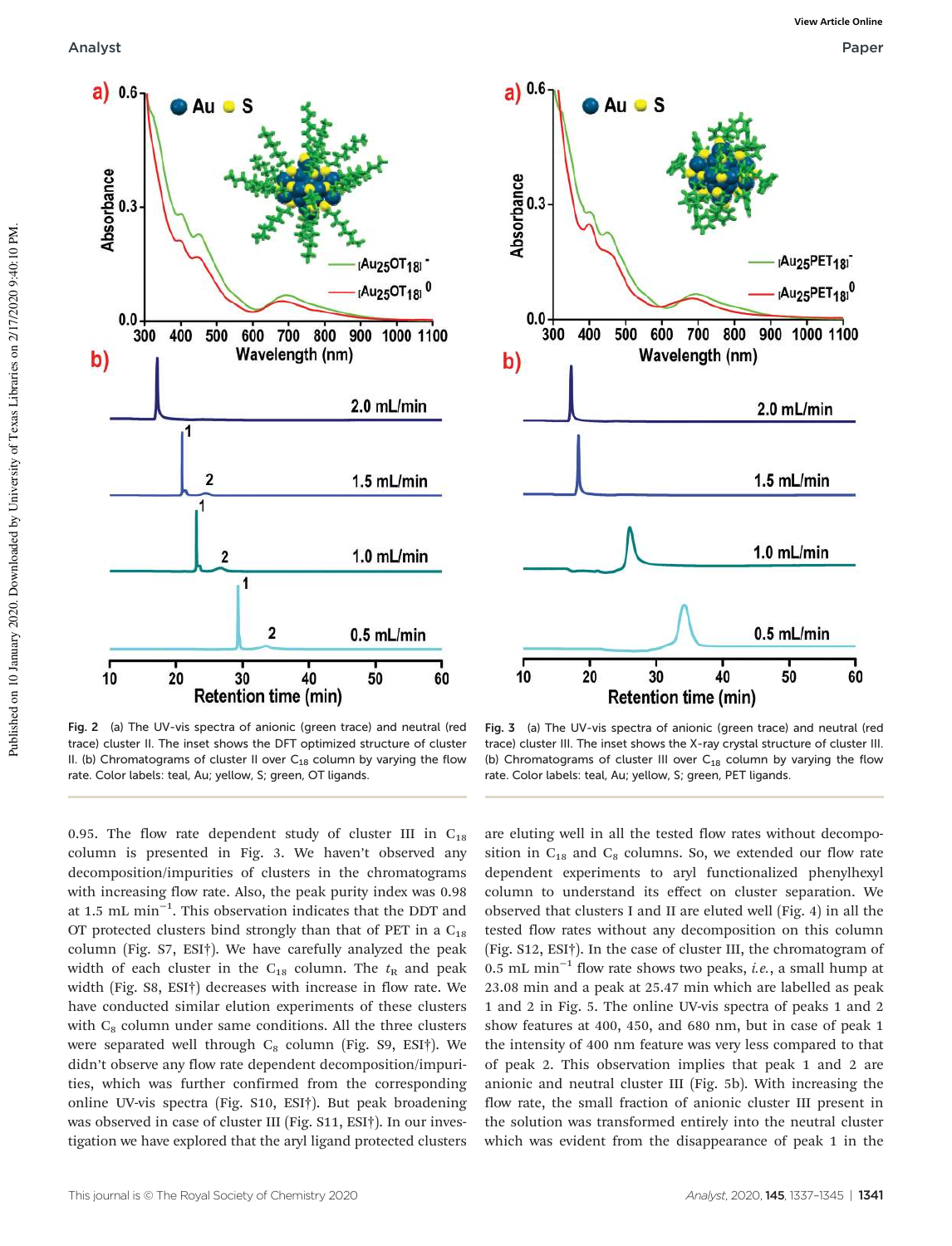

Fig. 4 Chromatograms of cluster (a) I and (b) II at different flow rates over phenylhexyl column.



Fig. 5 (a) Flow rate dependent chromatograms of cluster III over phenylhexyl column. (b) The corresponding online UV-vis spectra.

chromatograms at higher flow rates (Fig. 5). Such change in the oxidization state was not observed in the chromatograms of clusters, I and II. This observation implies that the alkyl thiol protected Au<sub>25</sub> clusters oxidizes fast compared to the PET protected clusters.<sup>40</sup> The peak width analysis of the chromatogram reveals that the peak widths of clusters I and II are lesser than that of cluster III (Fig. S13, ESI†). A plot of the  $t_R$  *vs*. flow rate of all the three clusters are shown in Fig. 6. The  $t<sub>R</sub>$ decreases exponentially with the flow rate, and the data could be fitted with a function of the form  $t<sub>R</sub> = A<sup>*</sup>(exp (-x/b) + c$ where '*x*' is the flow rate in mL min−<sup>1</sup> . The fitting parameters *A*, *b*, and *c* are listed in Table S1.† This plot provides insights

into the interaction of the three structurally different ligand protected clusters with different columns. It is evident from the plot that  $t<sub>R</sub>$  of clusters I, II, and III in phenylhexyl column are similar, which indicates that the phenylhexyl column separates alkyl and aryl ligand protected clusters with the same efficiency.

We have also tried to separate neutral and anionic  $Au_{25}$ clusters from their mixture. For this, a mixture containing 0.5 mg of anionic (labelled as cluster IIIa) and 0.5 mg of neutral cluster (III) in 1 mL DCM was prepared and eluted at 1 mL min−<sup>1</sup> flow rate. The chromatogram (Fig. 7) shows the high-resolution separation of anionic and neutral cluster which eluted according to their affinity towards the stationary phase (Fig. S14, ESI†). The ratio of retention factor (*K*) between



Fig. 7 High-resolution separation of anionic and neutral cluster III over phenylhexyl column at 1 mL min−<sup>1</sup> flow rate using linear gradient [10] program.



Fig. 6 Variation of the t<sub>R</sub> with flow rate of clusters I, II, and III in (a) C<sub>18</sub>, (b) C<sub>8</sub>, and (c) phenylhexyl columns.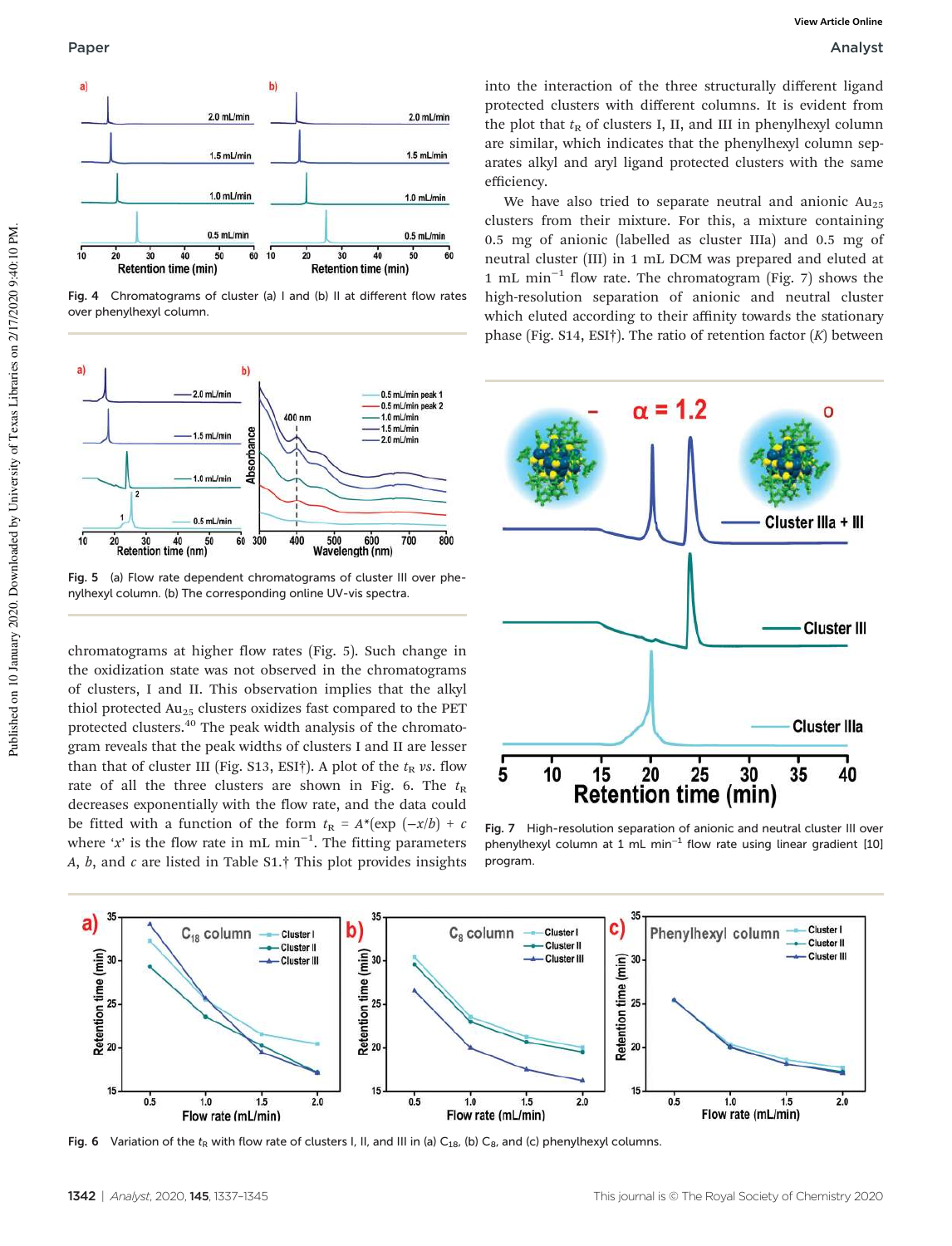Table 1 The binding energies of clusters I, II, and III on  $C_{18}$ ,  $C_{8}$ , and phenylhexyl columns

| Column      | Cluster I      | Cluster II     | Cluster III    |
|-------------|----------------|----------------|----------------|
|             | $(kcal mol-1)$ | $(kcal mol-1)$ | $(kcal mol-1)$ |
| $C_{18}$    | $-6.09$        | $-2.35$        | $-3.83$        |
| $C_8$       | $-6.09$        | $-5.99$        | $-10.67$       |
| Phenylhexyl | $-6.55$        | $-6.02$        | $-8.53$        |
|             |                |                |                |

the two peaks is the selectivity ' $\alpha$ ' of the HPLC method and it was found to be 1.2.

Molecular docking studies were carried out to understand the interaction of structurally different ligands with the stationary phases used. The docking was performed using the Autodock 4.2 and AutoDock Tools programs. $41$  We used the cluster as "ligand", and stationary phase as "receptor" and only the noncovalent interactions were taken into account. The docking study provides information about the binding energies (BE) and the low energy conformations of the stationary phase–analyte complexes. However, the molecular docking study was performed without taking into account the effect of solvent and flow rate used in the real separation. The binding energy values are presented in Table 1. The BE values were negative for all clusters in the RP columns used, revealing that the interaction between stationary phase and cluster are an enthalpy-driven and spontaneous process.<sup>42</sup> The BE of cluster I with C<sup>18</sup> column was higher compared to that of II and III. The stable low energy confirmations between octadecyl silyl functionality and clusters I, II, and III are shown in Fig. S15.† With  $C_8$  column the BEs of clusters I and II show a similar trend as that of the  $t_R$  (Fig. S16, ESI<sup>†</sup>). In the case of cluster III, the BE is −10.67 kcal mol<sup>-1</sup> whereas, the  $t<sub>R</sub>$  is very less for the same. This indicates that the contributions of other factors such as solvent, flow rate, and entropy are inevitable. In

phenylhexyl column BEs of clusters I, II, and III are −6.55, −6.02, −8.53 kcal mol−<sup>1</sup> (Fig. 8). The slightly higher BE value in the case of cluster III could be due to the  $\pi-\pi$  interactions between the aryl stationary phase and the PET ligand. The BEs (without solvent) obtained by molecular docking were expected to be higher than the experimental results obtained from the HPLC (with solvent) analyse because docking considers enthalpic contribution alone. Nevertheless, a good qualitative agreement was observed, and the docking results may significantly contribute to the understanding of the nature of intermolecular forces responsible for the separation. The factors such as solvent, entropy, and flow rate contributions had to be taken into consideration to obtain the separation quantitatively, which were thought to reduce the differential interaction energy predicted by the simulation study. $43,44$  As all the three clusters retain identically in phenylhexyl column, a concentration-dependent elution studies were carried out with cluster III. We have used three different concentrations, *i.e.*, 0.8, 4.0, and 8.0 mg of neutral cluster III, in 1.0 mL DCM by keeping 1.0 mL min−<sup>1</sup> , as optimum flow rate (Fig. S17, ESI†). The peak area *vs.* concentration shows a linear relationship (Fig. S18, ESI<sup>†</sup>). With regard to the values of BE and  $t<sub>R</sub>$ , the aliphatic ligands such DDT and OT protected clusters bind strongly to long chain alkyl functionalised columns which allows the separation of small fractions of decomposed products/impurities whereas, aryl columns are better to separate clusters protected with PET where  $\pi-\pi$  interactions are involved.

#### **Conclusions**

Flow rate dependent elution studies were carried out with three Au<sub>25</sub> clusters protected with aliphatic ligands using  $C_{18}$ ,  $C_8$ , and phenylhexyl RP-HPLC columns. We observed that the



Fig. 8 The energy minimum conformers of phenylhexyl silyl functionality docked with clusters; (a) I, (b) II, and (c) III. Color labels: golden yellow, Si; red, O; grey, C; white, H; teal, Au; yellow, S; green, DDT, OT, and PET ligands.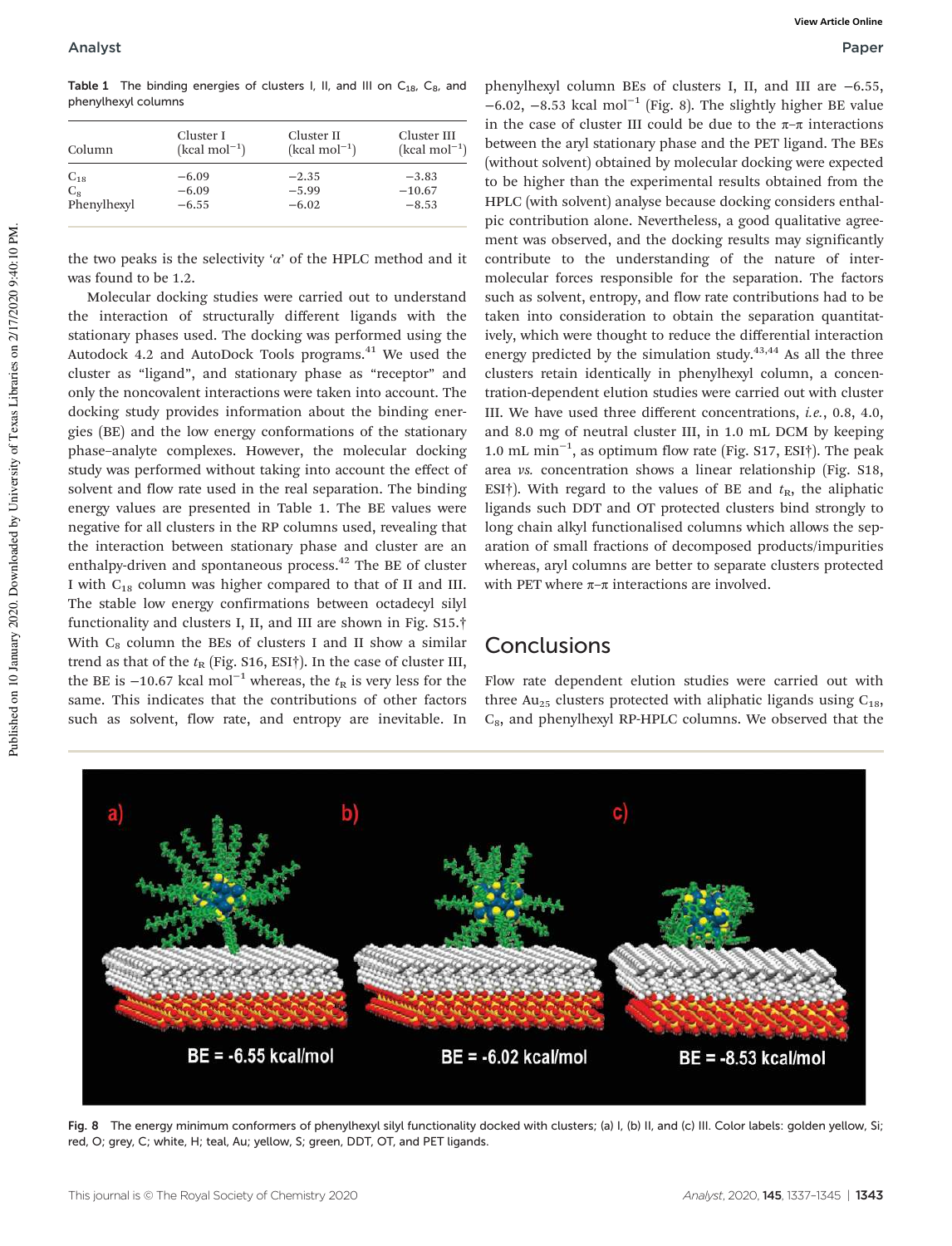aliphatic ligands such as DDT and OT protected clusters bind strongly to long chain alkyl functionalised columns which allows the separation of small fractions of decomposed products/impurities whereas, aryl columns are better to separate aryl ligand protected clusters. By tuning the chromatographic conditions, we were able to isolate the neutral and anionic PET protected clusters over the phenylhexyl column with a selectivity of 1.2. The interactions between three clusters and three alkyl and aryl stationary phases were simulated by molecular docking. The experimental findings were corroborated with the binding energy values from the docked structures. We believe that the results of this study provide new insights into the high-resolution separation of structurally different ligand protected metal clusters, and the outcome will help in developing highly efficient cluster separation methods.

# Conflicts of interest

There are no conflicts to declare.

## Acknowledgements

We thank the Department of Science and Technology, Government of India for constantly supporting our research program on nanomaterials. K. S. S. thanks the University Grants Commission (UGC), Govt. of India for a research fellowship. S. B., A. N. and A. M. thanks IIT Madras for their research fellowships. P.G. thanks IIT Madras for institute postdoctoral fellowship.

#### References

- 1 R. Jin, C. Zeng, M. Zhou and Y. Chen, *Chem. Rev.*, 2016, 116, 10346–10413.
- 2 I. Chakraborty and T. Pradeep, *Chem. Rev.*, 2017, 117, 8208–8271.
- 3 M. Zhu, C. M. Aikens, F. J. Hollander, G. C. Schatz and R. Jin, *J. Am. Chem. Soc.*, 2008, 130, 5883–5885.
- 4 A. Mathew, E. Varghese, S. Choudhury, S. K. Pal and T. Pradeep, *Nanoscale*, 2015, 7, 14305–14315.
- 5 E. Khatun, A. Ghosh, P. Chakraborty, P. Singh, M. Bodiuzzaman, P. Ganesan, G. Nataranjan, J. Ghosh, S. K. Pal and T. Pradeep, *Nanoscale*, 2018, 10, 20033–20042.
- 6 K. S. Sugi, G. Mallikarjunachari, A. Som, P. Ghosh and T. Pradeep, *ChemNanoMat*, 2018, 4, 401–408.
- 7 G. Ramakrishna, O. Varnavski, J. Kim, D. Lee and T. Goodson, *J. Am. Chem. Soc.*, 2008, 130, 5032–5033.
- 8 S. Knoppe, M. Vanbel, S. van Cleuvenbergen, L. Vanpraet, T. Bürgi and T. Verbiest, *J. Phys. Chem. C*, 2015, 119, 6221– 6226.
- 9 X.-K. Wan, J.-Q. Wang, Z.-A. Nan and Q.-M. Wang, *Sci. Adv.*, 2017, 3, e1701823.
- 10 S. Yamazoe, K. Koyasu and T. Tsukuda, *Acc. Chem. Res.*, 2014, 47, 816–824.
- 11 M. S. Bootharaju, R. Dey, L. E. Gevers, M. N. Hedhili, J.-M. Basset and O. M. Bakr, *J. Am. Chem. Soc.*, 2016, 138, 13770–13773.
- 12 Y. Shichibu, M. Zhang, Y. Kamei and K. Konishi, *J. Am. Chem. Soc.*, 2014, 136, 12892–12895.
- 13 R. Jin, *Nanoscale*, 2015, 7, 1549–1565.
- 14 Z. Lei, X.-K. Wan, S.-F. Yuan, Z.-J. Guan and Q.-M. Wang, *Acc. Chem. Res.*, 2018, 51, 2465–2474.
- 15 A. Das, T. Li, K. Nobusada, Q. Zeng, N. L. Rosi and R. Jin, *J. Am. Chem. Soc.*, 2012, 134, 20286–20289.
- 16 M. Rambukwella, N. A. Sakthivel, J. H. Delcamp, L. Sementa, A. Fortunelli and A. Dass, *Front. Chem.*, 2018, 6, 330.
- 17 L.-Y. Chen, C.-W. Wang, Z. Yuan and H.-T. Chang, *Anal. Chem.*, 2015, 87, 216–229.
- 18 L. Polavarapu, M. Manna and Q.-H. Xu, *Nanoscale*, 2011, 3, 429–434.
- 19 Y. Niihori, M. Matsuzaki, T. Pradeep and Y. Negishi, *J. Am. Chem. Soc.*, 2013, 135, 4946–4949.
- 20 P. R. Nimmala, B. Yoon, R. L. Whetten, U. Landman and A. Dass, *J. Phys. Chem. A*, 2013, 117, 504–517.
- 21 R. P. Carney, J. Y. Kim, H. Qian, R. Jin, H. Mehenni, F. Stellacci and O. M. Bakr, *Nat. Commun.*, 2011, 2, 335.
- 22 T. G. Schaaff and R. L. Whetten, *J. Phys. Chem. B*, 2000, 104, 2630–2641.
- 23 A. Ghosh, J. Hassinen, P. Pulkkinen, H. Tenhu, R. H. A. Ras and T. Pradeep, *Anal. Chem.*, 2014, 86, 12185–12190.
- 24 S. Knoppe, J. Boudon, I. Dolamic, A. Dass and T. Bürgi, *Anal. Chem.*, 2011, 83, 5056–5061.
- 25 C. K. Lo, M. C. Paau, D. Xiao and M. M. F. Choi, *Electrophoresis*, 2008, 29, 2330–2339.
- 26 S. Knoppe and P. Vogt, *Anal. Chem.*, 2019, 91, 1603– 1609.
- 27 I. A. Haidar Ahmad, W. Chen, H. M. Halsey, A. Klapars, J. Limanto, G. F. Pirrone, T. Nowak, R. Bennett, R. Hartman, A. A. Makarov, I. Mangion and E. L. Regalado, *Analyst*, 2019, 144, 2872–2880.
- 28 M. M. F. Choi, A. D. Douglas and R. W. Murray, *Anal. Chem.*, 2006, 78, 2779–2785.
- 29 V. L. Jimenez, M. C. Leopold, C. Mazzitelli, J. W. Jorgenson and R. W. Murray, *Anal. Chem.*, 2003, 75, 199–206.
- 30 Y. Negishi, T. Nakazaki, S. Malola, S. Takano, Y. Niihori, W. Kurashige, S. Yamazoe, T. Tsukuda and H. Häkkinen, *J. Am. Chem. Soc.*, 2015, 137, 1206–1212.
- 31 Y. Niihori, D. Shima, K. Yoshida, K. Hamada, L. V. Nair, S. Hossain, W. Kurashige and Y. Negishi, *Nanoscale*, 2018, 10, 1641–1649.
- 32 Y. Niihori, C. Uchida, W. Kurashige and Y. Negishi, *Phys. Chem. Chem. Phys.*, 2016, 18, 4251–4265.
- 33 Y. Negishi, W. Kurashige, Y. Niihori, T. Iwasa and K. Nobusada, *Phys. Chem. Chem. Phys.*, 2010, 12, 6219– 6225.
- 34 Y. Niihori, Y. Kikuchi, A. Kato, M. Matsuzaki and Y. Negishi, *ACS Nano*, 2015, 9, 9347–9356.
- 35 Y. Zhang, S. Shuang, C. Dong, C. K. Lo, M. C. Paau and M. M. F. Choi, *Anal. Chem.*, 2009, 81, 1676–1685.